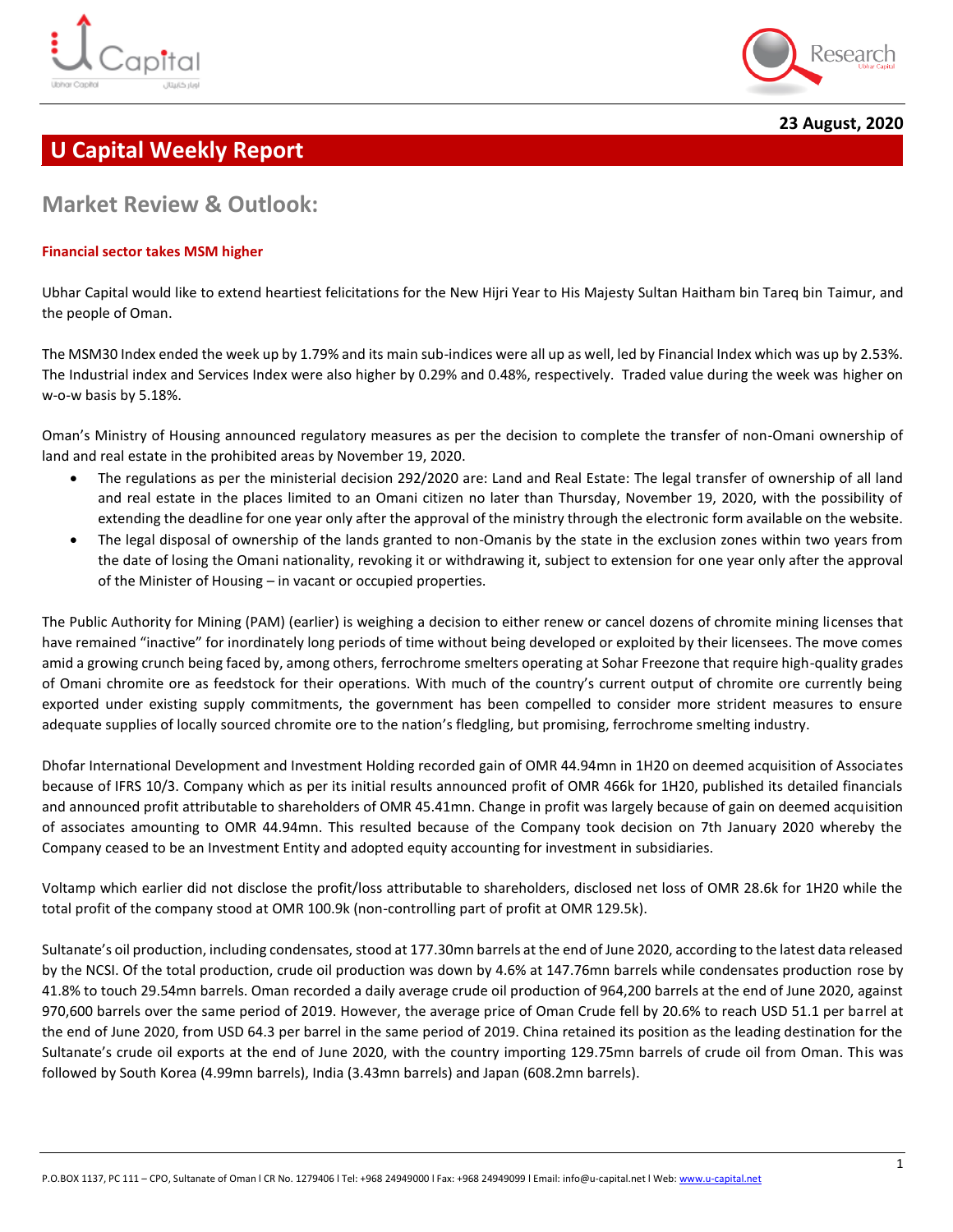#### **Sultanate Oil Production in 6M20 (000 bbl)**



*Source: NCSI*

Oman received its second downgrade this year from Fitch Ratings because of what it called the "continued erosion" of the country's fiscal and external balance sheets. Fitch lowered Oman's sovereign rating one notch to BB-, three steps below investment grade. The outlook is negative. Fitch's latest downgrade brings its ranking of Oman to the same level as that of Moody's Investors Service and S&P Global Ratings. Fitch says Oman is now on track to run a budget shortfall that Fitch estimates at nearly 20% of gross domestic product in 2020, compared with about 8% in 2019. "The coming three years will be a critical test of the funding flexibility that Oman has displayed in the past, and a steep maturity schedule will keep Oman's funding needs large beyond that, even as the fiscal deficit is reined in," Fitch said.

| nating Agencies nating Action on Oman in 2020 |                 |                     |             |  |  |  |
|-----------------------------------------------|-----------------|---------------------|-------------|--|--|--|
| <b>Agency</b>                                 | Rating          | <b>Outlook</b>      | Date        |  |  |  |
| Fitch                                         | BB-             | <b>Negative</b>     | Aug 17 2020 |  |  |  |
| Moody's                                       | Ba3             | <b>Negative</b>     | Jun 23 2020 |  |  |  |
| Moody's                                       | Ba <sub>2</sub> | <b>Under review</b> | Mar 30 2020 |  |  |  |
| S&P                                           | BB-             | <b>Negative</b>     | Mar 26 2020 |  |  |  |
| Fitch                                         | <b>BB</b>       | <b>Negative</b>     | Mar 12 2020 |  |  |  |
| Moody's                                       | Ba <sub>2</sub> | Stable              | Mar 05 2020 |  |  |  |
|                                               |                 |                     |             |  |  |  |

**Rating Agencies Rating Action on Oman in 2020**

The 65th GDB issue, received applications worth OMR 239mn, subscribed 1.20x. Total allotment was OMR 200mn. The average yield was 5.43% while the highest yield was 5.70% and the lowest was at 5.25%. The 7-year bond carries a coupon rate of 5.5% per annum and will be issued on 18/08/2020 with maturity on 18/08/2027. Last 7-year GDB # 63 issued in February 2020 carried coupon of 5.25% with average yield at 5.10%.

| Oman GDB Issues             |                   |             |       |       |          |                                                            |      |
|-----------------------------|-------------------|-------------|-------|-------|----------|------------------------------------------------------------|------|
|                             | <b>Issue Date</b> | <b>Term</b> |       |       |          | Coupon Avg. Yield Amount Applied Amount Alloted Subscribed |      |
|                             |                   | (Years)     | (%)   | (%)   | (OMR mn) | (OMR mn)                                                   | (x)  |
| <b>GDB 50</b>               | 03.10.16          | 6           | 5.00% | 5.12% | 195.97   | 100.0                                                      | 1.96 |
| <b>GDB 51</b>               | 27.12.16          | 10          | 5.50% | 5.57% | 267.98   | 150.0                                                      | 1.79 |
| <b>GDB 52</b>               | 15.02.17          | 7           | 5.00% | 5.08% | 259.67   | 150.0                                                      | 1.73 |
| <b>GDB 53</b>               | 15.05.17          | 6           | 5.25% | 5.07% | 325.54   | 150.0                                                      | 2.17 |
| <b>GDB 54</b>               | 20.09.17          | 10          | 5.75% | 5.44% | 260.90   | 150.0                                                      | 1.74 |
| <b>GDB 55</b>               | 20.11.17          | 7           | 5.25% | 4.91% | 287.98   | 150.0                                                      | 1.92 |
| <b>GDB 56</b>               | 21.03.18          | 10          | 6.00% | 5.66% | 215.11   | 150.0                                                      | 1.43 |
| <b>GDB 57</b>               | 28.06.18          | 5           | 4.75% | 4.85% | 137.38   | 100.0                                                      | 1.37 |
| <b>GDP 58</b>               | 25.09.18          | 7           | 5.75% | 5.49% | 232.82   | 150.0                                                      | 1.55 |
| <b>GDB 59</b>               | 18.12.18          | 5           | 5.00% | 4.91% | 155.70   | 100.0                                                      | 1.56 |
| <b>GDB 60</b>               | 28.04.19          | 7           | 5.75% | 5.52% | 187.38   | 100.0                                                      | 1.87 |
| GDB 61                      | 23.07.19          | 5           | 5.25% | 4.92% | 157.11   | 100.0                                                      | 1.57 |
| <b>GDB 62</b>               | 24.12.19          | 10          | 5.75% | 5.55% | 270.98   | 200.0                                                      | 1.35 |
| <b>GDB 63</b>               | 20.02.20          | 7           | 5.25% | 5.10% | 218.05   | 150.0                                                      | 1.45 |
| <b>GDB 64</b>               | 19.05.20          | 5           | 5.00% | 5.36% | 266.92   | 200.0                                                      | 1.33 |
| <b>GDB 65</b>               | 18.08.20          | 7           | 5.50% | 5.43% | 239.02   | 200.0                                                      | 1.20 |
| $\sim$ $\sim$ $\sim$ $\sim$ |                   |             |       |       |          |                                                            |      |

*Source: CBO / Reuters* 

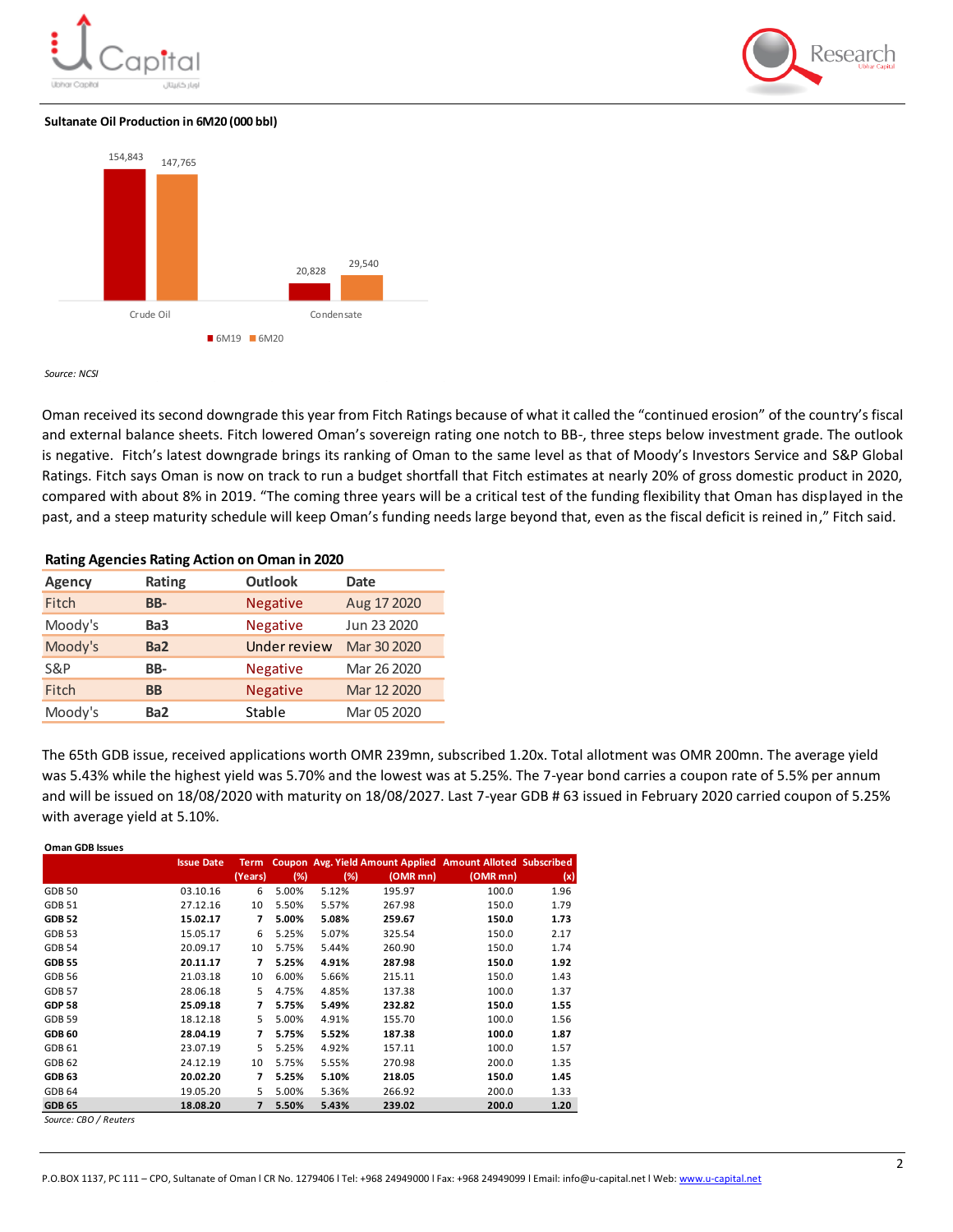



Oman reported 5M-2020 numbers for public finance. Government revenue dropped by 7.2% in 5M-2020 to OMR 4.37bn compared to OMR 4.71bn in 5M-2019. Oil revenue was down by 4.2% while the Gas revenue was down by 22%. Expenditure was down by 10% to OMR 4.57bn compared to OMR 5.07bn in 5M-2019. Current expenditure dropped by 5.5% while investment expenditure was down by 23.7%. Defense and national security expenditure aided in the drop of current expenditure. Defense expenditure was down to OMR 1.08bn in 5M-2020 compared to OMR 1.27bn in 5M-2020. Civil ministries expenditure also dropped to OMR 1.65bn in 5M-2020 compared to OMR 1.75bn in same period last year. Overall deficit reduced by 44.6% in 5M-2020 to OMR 198mn compared to OMR 358mn in same period last year. Deficit in the month of May was OMR 394mn.

#### **Oman Public Finance**

| $(OMR \, mn)$                        | 5M-19 | 5M-20 | <b>Change</b> |
|--------------------------------------|-------|-------|---------------|
|                                      |       |       |               |
| Oil Revenue                          | 2,524 | 2,418 | $-4.2%$       |
| Gas Revenue                          | 777   | 606   | $-22.0%$      |
| Other Revenue                        | 1,415 | 1,352 | $-4.4%$       |
| Revenue                              | 4,716 | 4,376 | $-7.2%$       |
|                                      |       |       |               |
| <b>Current Expenditure</b>           | 3,583 | 3,385 | $-5.5%$       |
| Investment Expenditure               | 868   | 663   | $-23.7%$      |
| Actual expenditures under settlement | 449   | 430   | $-4.1%$       |
| Participation & Support              | 175   | 97    | $-44.7%$      |
| <b>Expenditure</b>                   | 5,075 | 4,575 | $-9.9%$       |
|                                      |       |       |               |
| <b>Deficit</b>                       | (358) | (198) | -44.6%        |
|                                      |       |       |               |

*Source: CBO* 

Saudi Arabia's consumer price index jumped 6.1% in July compared with a year earlier, boosted by a tripling of value-added tax. The inflation rate in June was 0.5%, the smallest annual increase since January, before the VAT increase to 15% from 5% came into effect on July 1. The jump in annual inflation reflected price increases in most categories, the General Authority for Statistics said. Food and transport were major contributors, rising by 14.6% and 7.3% respectively.

**KSA Inflation (%)**



*Source: Trading Economics*

Kuwait Ministry of Finance announced budget deficit of KWD 5.6bn (USD 18.4bn) in the fiscal year ending on March 31. The figure reflects an annual increase by 68%, yet it is 31.8% less than the projected deficit in the state budget. The aggregate revenues amounted to KWD 17.22bn (USD 5bn), reflecting a 16% decline from the previous year. The oil revenues in the last fiscal year stood at KWD 15.37bn (USD 49bn), declining by 16.6% from the previous year, while the non-oil revenues declined by 13% to KWD 1.85bn (USD 5.8bn). The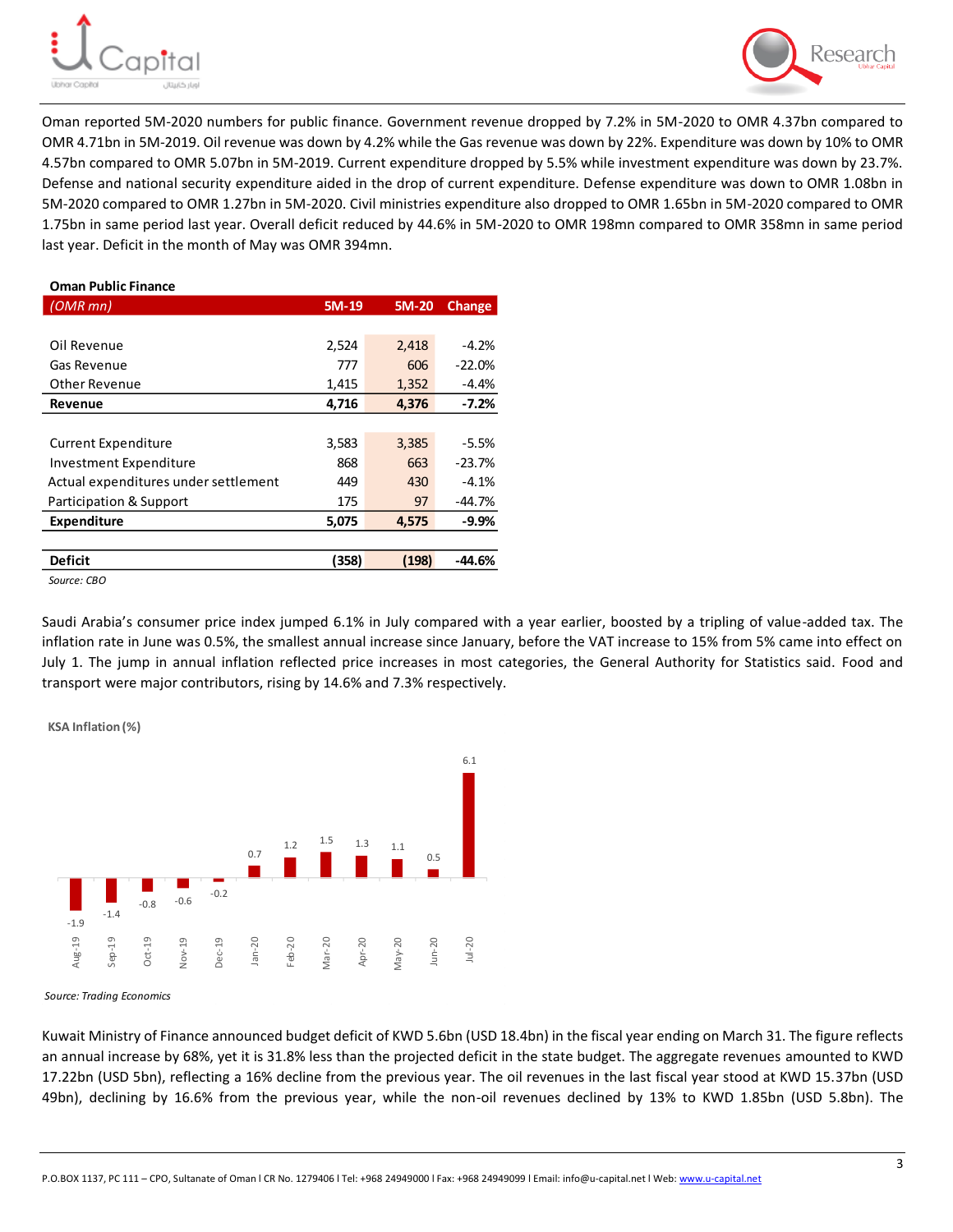



expenditure, on aggregate, topped KWD 21.14bn (USD 68bn), reflecting a 3.2% decrease from the previous year. The deductions for the future generations fund amounted to KWD 1.72bn (USD 5.7bn). The average oil price stood at USD 61.12 per barrel.

Fitch Ratings downgraded Bahrain's Long-Term Foreign-Currency Issuer Default Rating (IDR) to 'B+' from 'BB-'. The Outlook is Stable. The downgrade reflects the combined impact of lower oil prices and the coronavirus pandemic on Bahrain, which is causing marked increases in the budget deficit and government debt, pressure on already low FX reserves and sharp GDP contraction. The government had been making progress with its medium-term Fiscal Balance Program (FBP) in 2018-2019, with the state budget deficit 25% smaller in 2019. Strong financial backing from GCC partners and a sizeable domestic financial sector currently support Bahrain's ability to meet its increased fiscal and external financing requirements. Bahrain retained market access in 1H20. Nonetheless, the extent of the shock has worsened Bahrain's credit profile and aggravated risks to medium-term debt sustainability.

| Rating    | Outlook       | Date        |  |  |  |  |  |
|-----------|---------------|-------------|--|--|--|--|--|
| B+        | <b>Stable</b> | Aug 14 2020 |  |  |  |  |  |
| B+        | <b>Stable</b> | Mar 26 2020 |  |  |  |  |  |
| <b>B2</b> | Stable        | Dec 17 2018 |  |  |  |  |  |
|           |               |             |  |  |  |  |  |

**Bahrain Latest Ratings by Different Agencies**

Internationally, total OPEC-13 crude oil production averaged 23.17 mb/d in July 2020, higher by 0.98 mb/d m-o-m. Crude oil output increased mainly in Saudi Arabia, UAE, Kuwait and Iraq, while production decreased primarily in Angola, Congo and Gabon. In July, production of Libya increased to average 100 tb/d. The share of OPEC crude oil in total global production increased by 0.7 pp to 26.1% in July compared with the previous month. Preliminary data indicates that global liquids production in July increased by 1.29 mb/d to average 88.75 mb/d, compared with the previous month.



#### **Recommendation:**

Internationally markets remained under pressure this week on the back of uncertainty regarding additional stimulus coming out of US along with the fragile relationship between China and US.

Regionally results season is almost coming to an end. Still we witnessed announcement from some of the sectors specially insurance in Saudi Arabia. Insurance sector in Saudi continued to benefit from lower claims from health and motor segment owing to lockdown in second quarter.

Locally, despite changes by rating agency Fitch for Oman, bond price improved. This improvement stemmed from the fact that government was able to lower the deficit despite COVID-19 and lower oil prices. Also locally we saw over subscription of government development bond. All these factors should give investors' confidence in the economic outlook of Oman.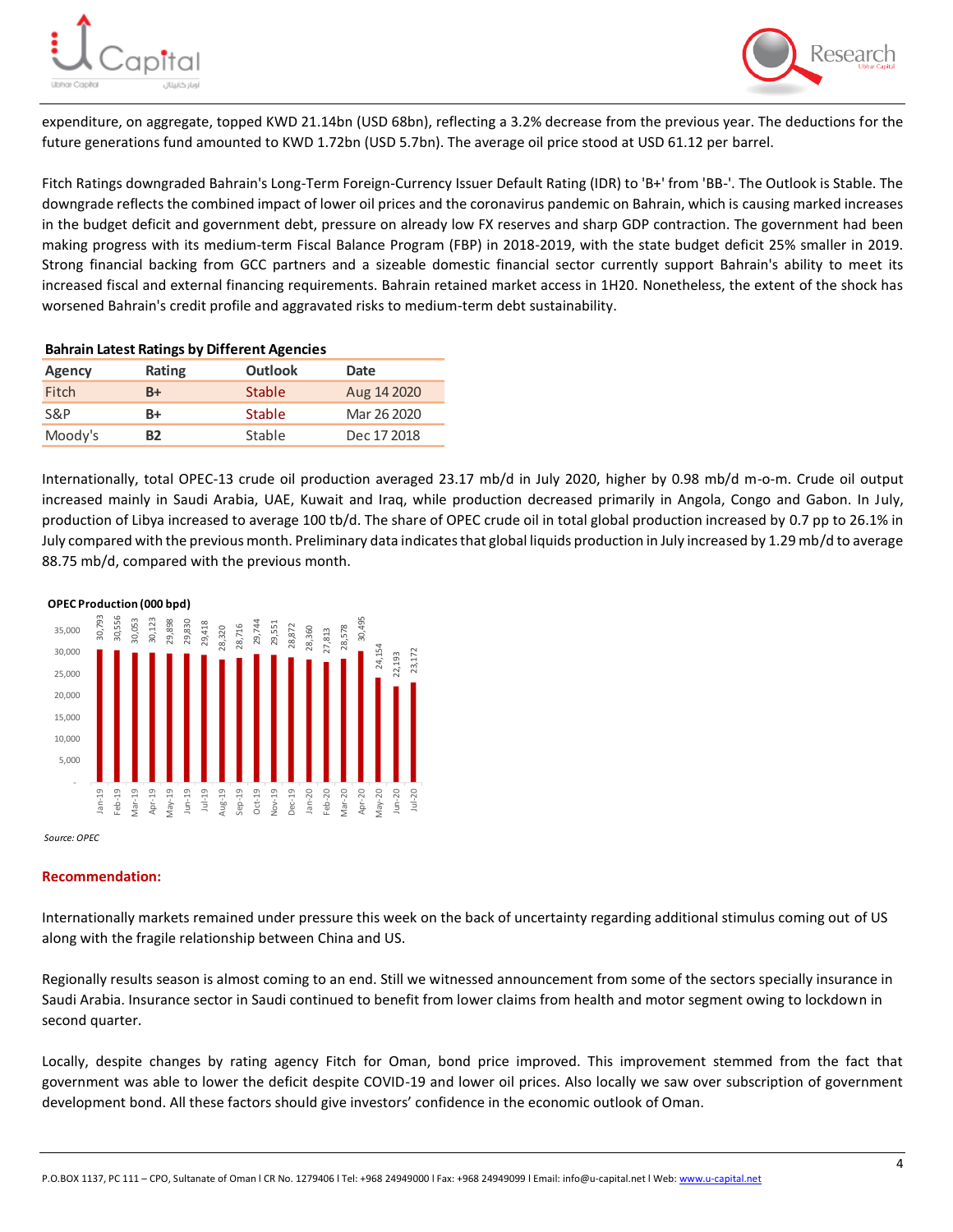# ŧ, )<br>Capital .<br>اوبار کاپیتال



| <b>MSM Summary</b>        | <b>Current Wk</b> | <b>Previous Wk</b> | Change     | w/w             | <b>MTD</b> | <b>YTD</b> |
|---------------------------|-------------------|--------------------|------------|-----------------|------------|------------|
|                           |                   |                    |            | ℅               | %          | ℅          |
| U Capital Oman 20 Index   | 814.74            | 783.51             | 31.23      | 3.99%           | 3.06%      | $-4.47%$   |
| U Capital GCC 50 Index    | 1.254.62          | 1.228.50           | 26.12      | 2.13%           | 4.11%      | $-9.37\%$  |
| U Capital MENA 200 Index  | 975.50            | 956.50             | 19.00      | 1.99%           | $-0.18%$   | $-13.50%$  |
| MSM Shariah Index         | 522.03            | 521.53             | 0.50       | 0.10%           | 0.19%      | $-2.62%$   |
| <b>MSM 30</b>             | 3.628.90          | 3.565.21           | 63.69      | 1.79%           | 1.70%      | $-8.85%$   |
| Volume (In 000)           | 48,376.54         | 56,463.10          | (8,086.56) | $-14.32%$       |            |            |
| Value traded (In OMR 000) | 6,428.95          | 6,112.15           | 316.80     | 5.18%           |            |            |
| No. of Trades             | 1.775             |                    |            | Volume of Bonds |            | 7.200      |

| <b>Top Equity Gainers</b>    | Price      | Chg   | Chg    |
|------------------------------|------------|-------|--------|
|                              | <b>OMR</b> | OMR   | %      |
| AL-HASSAN ENGINEERING CO     | 0.016      | 0.003 | 23.08% |
| OMAN EDUCATION & TRAINING IN | 0.223      | 0.029 | 14.95% |
| SMN POWER HOLDING SAOG       | 0.072      | 0.006 | 9.09%  |
| AL AHLIA INSURANCE CO SAOC   | 0.366      | 0.024 | 7.02%  |
| MUSCAT CITY DESALINATION CO  | 0.108      | 0.007 | 6.93%  |

| <b>Top Equity Losers</b>         | Price      | Chg        | Chg.     |
|----------------------------------|------------|------------|----------|
|                                  | <b>OMR</b> | <b>OMR</b> | $\%$     |
| <b>DHOFAR CATTLEFEED</b>         | 0.110      | $-0.010$   | $-8.33%$ |
| RENAISSANCE SERVICES SAOG        | 0.350      | $-0.012$   | $-3.31%$ |
| <b>TAAGEER FINANCE</b>           | 0.088      | $-0.002$   | $-2.22%$ |
| OMAN CEMENT CO                   | 0.226      | $-0.004$   | $-1.74%$ |
| <b>GULF INVESTMENTS SERVICES</b> | 0.071      | $-0.001$   | $-1.39%$ |

| <b>Top Co. - Value</b>      | Price      | Value      | <b>Mkt Share</b> |
|-----------------------------|------------|------------|------------------|
| Companies                   | <b>OMR</b> | in OMR 000 |                  |
| NATIONAL BANK OF OMAN SAOG  | 0.178      | 1.042.4    | 16.2%            |
| <b>OMAN CABLES INDUSTRY</b> | 0.462      | 768.6      | 12.0%            |
| <b>BANKMUSCAT SAOG</b>      | 0.382      | 696.5      | 10.8%            |
| OMAN TELECOMMUNICATIONS CO  | 0.612      | 516.8      | 8.0%             |
| OMAN & EMIRATES INV(OM)50%  | 0.049      | 207.3      | 3.2%             |

| <b>Top Co. - Volume</b>     | Price      | Volume  | <b>Mkt Share</b> |
|-----------------------------|------------|---------|------------------|
| Companies                   | <b>OMR</b> | in 000  |                  |
| NATIONAL BANK OF OMAN SAOG  | 0.178      | 5,966.7 | 12.3%            |
| OMAN & EMIRATES INV(OM)50%  | 0.049      | 4,292.0 | 8.9%             |
| GALFAR ENGINEERING&CONTRACT | 0.054      | 2.870.6 | 5.9%             |
| <b>HSBC BANK OMAN</b>       | 0.090      | 2,160.2 | 4.5%             |
| <b>BANKMUSCAT SAOG</b>      | 0.382      | 1,863.7 | 3.9%             |





**Buy Side (In OMR mn)**



| Nationality Trading - Sell | <b>ARABS</b> |             |
|----------------------------|--------------|-------------|
|                            | Value        | 1.2%        |
|                            | (OMR 000)    |             |
| <b>OMANIS</b>              | 5,967.9      | GCC<br>1.3% |
| GCC                        | 81.3         |             |
| ARABS                      | 79.7         |             |
| <b>OTHERS</b>              | 300.0        |             |





OMANI S 92.8%

OTHER S 4.7%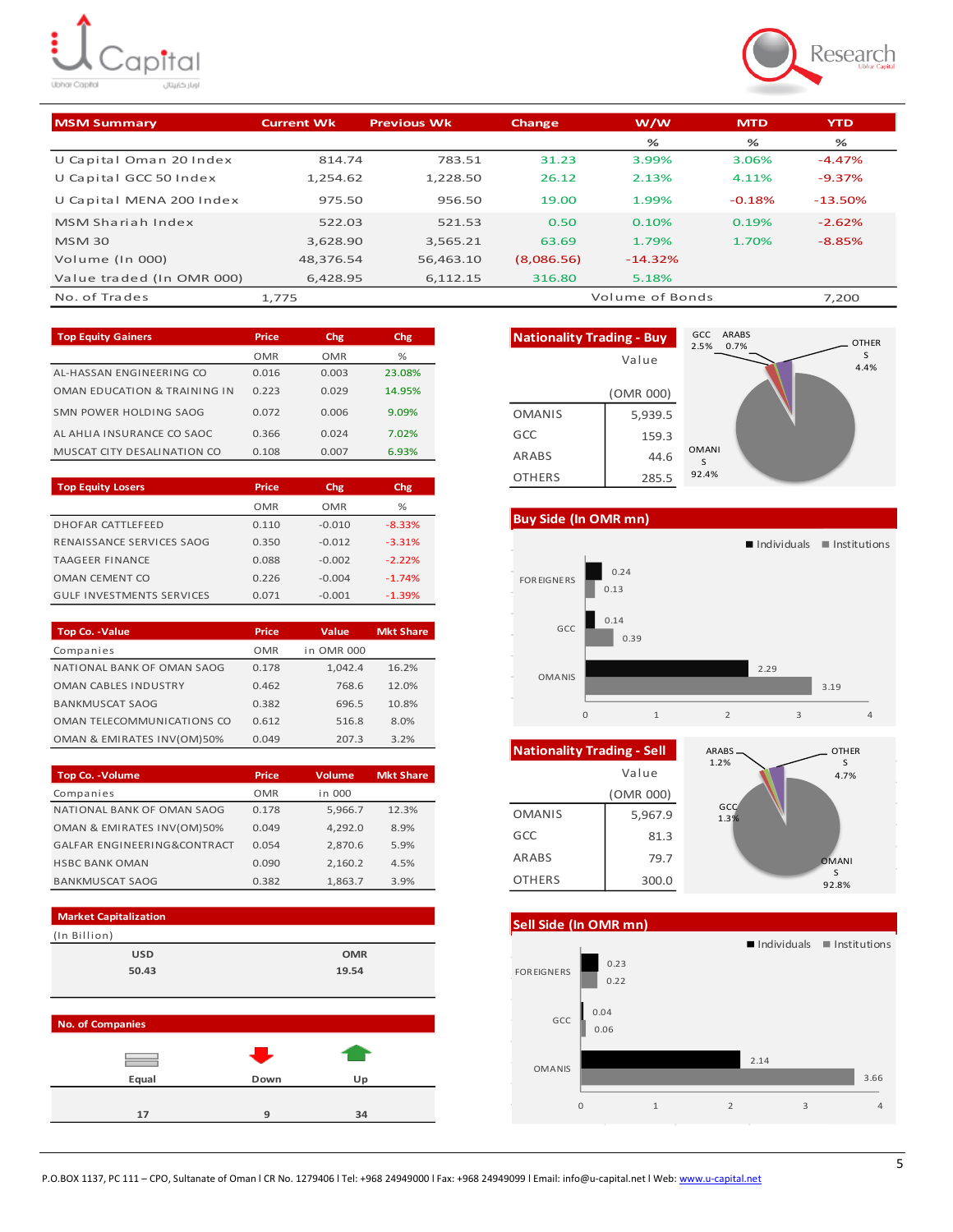



#### **MSM 30 Index (RHS) vs. Turnover (LHS)**



| <b>Sector Name</b> | <b>Bloomberg</b> | <b>Current</b> | <b>Previous</b> | <b>Points</b> | <b>WTW</b> | <b>Points</b>  | <b>MTD</b> | <b>Points</b> | YTD      |
|--------------------|------------------|----------------|-----------------|---------------|------------|----------------|------------|---------------|----------|
|                    | Code             |                |                 | Daily         | %          | <b>Monthly</b> | %          | Yearly        |          |
| Financial Sector   | <b>BKINV</b>     | 5.832.66       | 5,688.70        | 144           | 2.53%      | 126            | 2.2%       | (517)         | $-8.1%$  |
| Industry Sector    | <b>INDSI</b>     | 3,977.33       | 3,966.00        | 11            | 0.29%      | 30             | 0.8%       | (229)         | $-5.4%$  |
| Services Sector    | <b>SINSI</b>     | 1544.92        | 1537.55         |               | 0.48%      |                | 0.4%       | (352)         | $-18.5%$ |

Source: M SM , Bloomberg

| <b>Main Indicators - Sectors</b> | <b>Beta</b> | 52-Week  | 52-Week  |              |        |
|----------------------------------|-------------|----------|----------|--------------|--------|
|                                  |             | High     | Low      | Div. Yield % | P/B(x) |
| <b>MSM30</b>                     |             | 4,200.65 | 3,367.32 | 13.7%        | 0.38   |
| Financial Sector                 | 0.48        | 6,631.83 | 5,311.43 | 13.0%        | 0.34   |
| Industry Sector                  | 0.47        | 4,633.75 | 3,801.04 | 10.0%        | 0.27   |
| Services Sector                  | 0.47        | 1.980.47 | 1,533.26 | 25.1%        | 0.28   |

Source: Bloomberg

#### **Oman Government Bonds**

| <b>GDB</b> Issue | <b>Maturity Date</b> | <b>Issue Value OMR</b> | Coupon | <b>Listing Date</b> |
|------------------|----------------------|------------------------|--------|---------------------|
| 46               | 2/23/2025            | 200,000,000            | 4.50%  | 04/03/2015          |
| 47               | 8/9/2020             | 300,000,000            | 3.00%  | 11/08/2015          |
| 48               | 2/22/2021            | 100,000,000            | 3.50%  | 24/02/2016          |
| 49               | 4/25/2023            | 100,000,000            | 1.00%  | 04/05/2016          |
| 50               | 10/3/2022            | 100,000,000            | 5.00%  | 13/10/2016          |
| 51               | 12/27/2026           | 150,000,000            | 5.50%  | 01/01/2017          |
| 52               | 2/20/2024            | 150,000,000            | 5.00%  | 26/02/2017          |
| 53               | 5/15/2023            | 150,000,000            | 5.25%  | 21/05/2017          |
| 54               | 9/20/2027            | 150,000,000            | 5.75%  | 25/09/2017          |
| 55               | 12/19/2024           | 150,000,000            | 5.25%  | 24/12/2017          |
| 56               | 3/21/2028            | 150,000,000            | 6.00%  | 25/03/2018          |
| 57               | 6/28/2023            | 100,000,000            | 4.75%  | 03/07/2018          |
| 58               | 9/25/2025            | 150,000,000            | 5.75%  | 26/09/2018          |
| 59               | 12/18/2023           | 100,000,000            | 5.00%  | 23/12/2018          |
| 60               | 28/04/2026           | 100,000,000            | 5.75%  | 4/28/2019           |
| 61               | 23/07/2024           | 100,000,000            | 5.25%  | 7/23/2019           |
| 62               | 26/12/2029           | 200,000,000            | 5.55%  | 12/26/2019          |
| 63               | 10/12/2026           | 200,000,000            | 5.50%  | 12/10/2019          |
|                  |                      |                        |        |                     |

Source: M SM , Bloomberg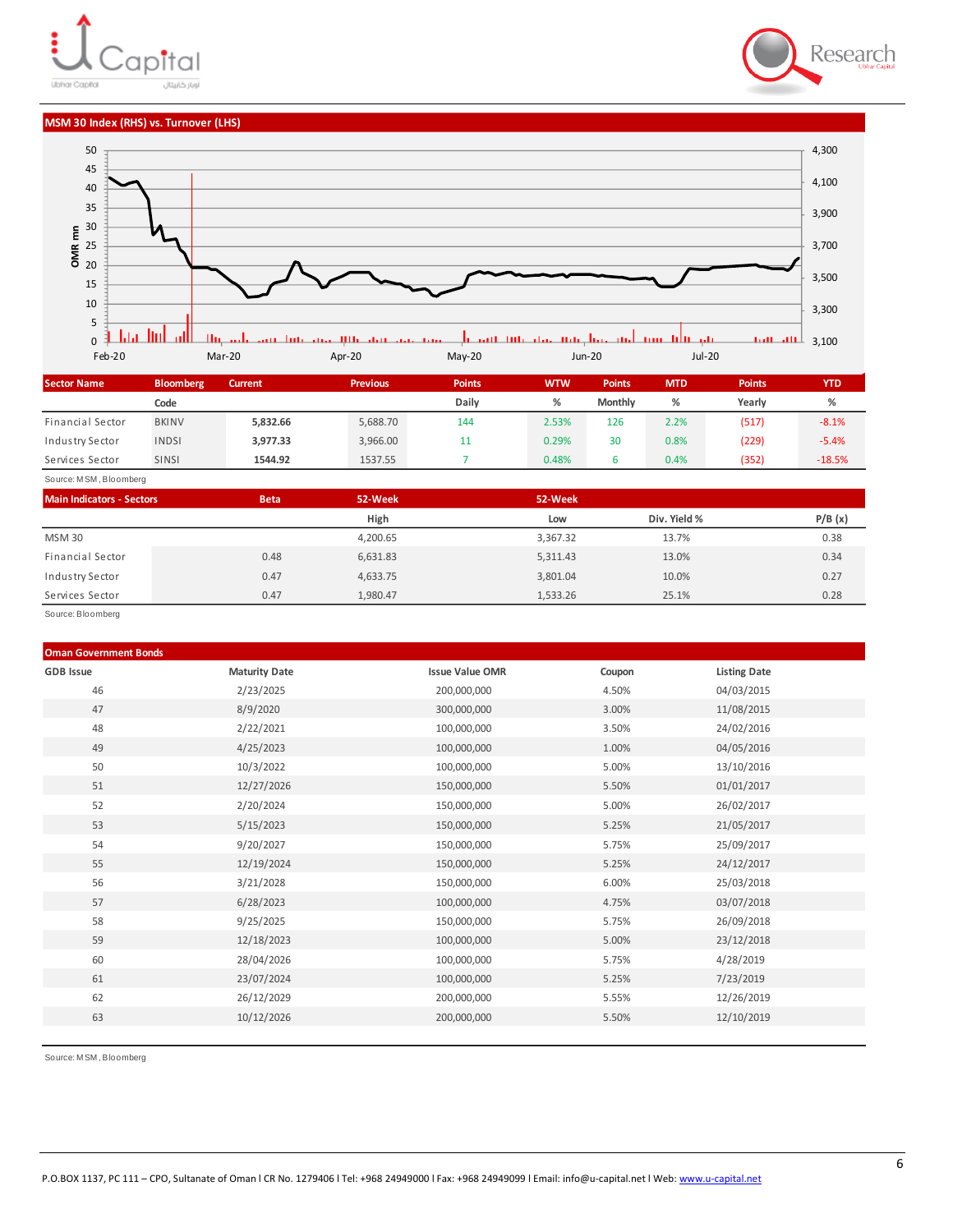



### **MSM 30**

| <b>Company Name</b>                  | <b>M.Cap</b><br>(OMR mn) | <b>Price</b><br>(OMR) | <b>YTD</b><br>(%) | <b>Beta</b><br>(x) | (OMR 000) | 6m Avg. Val 6m Avg. Vol<br>(000) | P/E(x)<br>(x) | P/Bv(x)<br>(x) | <b>ROE</b><br>(%) | <b>ROA</b><br>(%) |
|--------------------------------------|--------------------------|-----------------------|-------------------|--------------------|-----------|----------------------------------|---------------|----------------|-------------------|-------------------|
| <b>BANKMUSCAT SAOG</b>               | 1,241.3                  | 0.382                 | $-7.6%$           | 1.16               | 341.07    | 954                              | 6.69          | 0.66           | 9.9%              | 1.5%              |
| OMAN TELECOMMUNICATIONS CO           | 459.0                    | 0.612                 | 2.0%              | 1.26               | 106.21    | 167                              | 5.91          | 0.81           | 13.8%             | 1.0%              |
| <b>BANK DHOFAR SAOG</b>              | 308.6                    | 0.103                 | $-16.3%$          | 1.08               | 26.32     | 165                              | 10.20         | 0.58           | 5.7%              | 0.7%              |
| <b>OOREDOO</b>                       | 259.1                    | 0.398                 | $-24.0%$          | 1.07               | 57.51     | 135                              | 7.59          | 0.99           | 13.0%             | 7.7%              |
| NATIONAL BANK OF OMAN SAOG           | 289.4                    | 0.178                 | $-3.3%$           | 0.95               | 80.38     | 470                              | 5.63          | 0.66           | 11.7%             | 1.4%              |
| <b>OMINVEST</b>                      | 273.0                    | 0.338                 | $-0.6%$           | 0.81               | 428.04    | 1,146                            | 8.50          | 1.42           | 16.7%             | 1.1%              |
| <b>HSBC BANK OMAN</b>                | 180.0                    | 0.090                 | $-25.6%$          | 0.77               | 19.64     | 213                              | 6.15          | 0.51           | 8.3%              | 1.1%              |
| SOHAR INTERNATIONAL BANK             | 228.8                    | 0.094                 | $-12.0%$          | 1.22               | 19.23     | 225                              | 6.65          | 0.68           | 10.2%             | 1.0%              |
| AHLI BANK                            | 214.5                    | 0.130                 | 5.0%              | 0.78               | 17.35     | 138                              | 6.91          | 0.81           | 11.7%             | 1.2%              |
| SEMBCORP SALALAH POWER & WAT         | 106.9                    | 0.112                 | $-17.0%$          | 0.57               | 7.29      | 68                               | 7.10          | 1.05           | 14.8%             | 4.6%              |
| PHOENIX POWER CO SAOC                | 81.9                     | 0.056                 | $-15.2%$          | 0.86               | 5.78      | 101                              | 5.65          | 0.46           | 8.2%              | 2.4%              |
| <b>BANK NIZWA</b>                    | 150.0                    | 0.100                 | 5.3%              | 0.84               | 61.52     | 542                              | 14.74         | 1.01           | 6.9%              | 1.0%              |
| SHELL OMAN MARKETING                 | 85.1                     | 0.840                 | $-30.0%$          | 0.49               | 9.74      | 9                                | 7.26          | 1.48           | 20.4%             | 7.0%              |
| RENAISSANCE SERVICES SAOG            | 82.7                     | 0.350                 | $-26.9%$          | 1.20               | 38.82     | 82                               | 6.51          | 1.41           | 21.7%             | 6.1%              |
| OMAN CEMENT CO                       | 74.8                     | 0.226                 | $-3.8%$           | 1.04               | 8.11      | 34                               | 18.63         | 0.50           | 2.7%              | 2.3%              |
| <b>OMAN FLOUR MILLS</b>              | 123.5                    | 0.784                 | 30.7%             | 0.26               | 28.75     | 39                               | 19.84         | 1.62           | 8.1%              | 5.5%              |
| OMAN REFRESHMENT CO                  | 48.0                     | 0.960                 | $-20.0%$          | 0.48               | 1.30      | $\mathbf{1}$                     | 5.68          | 0.76           | 13.4%             | 9.8%              |
| RAYSUT CEMENT CO                     | 62.0                     | 0.310                 | $-27.2%$          | 1.58               | 35.23     | 94                               | 27.44         | 0.43           | 1.5%              | 0.9%              |
| GALFAR ENGINEERING&CONTRACT          | 65.0                     | 0.054                 | $-21.7%$          | 1.35               | 19.11     | 382                              | nm            | 0.32           | $-13.0%$          | $-2.1%$           |
| AL SUWADI POWER                      | 40.0                     | 0.056                 | $-5.1%$           | 0.87               | 11.43     | 203                              | 4.04          | 0.45           | 11.2%             | 3.3%              |
| AL-ANWAR CERAMIC TILES CO            | 46.2                     | 0.156                 | 16.4%             | 1.47               | 64.16     | 466                              | 22.82         | 1.23           | 5.4%              | 4.7%              |
| <b>MUSCAT FINANCE</b>                | 15.4                     | 0.050                 | $-2.0%$           | 1.12               | 2.52      | 50                               | 35.63         | 0.38           | 1.1%              | 0.3%              |
| AL ANWAR HOLDINGS SAOG               | 14.0                     | 0.070                 | $-14.6%$          | 1.09               | 38.76     | 524                              | 79.10         | 0.43           | 0.5%              | 0.3%              |
| <b>OMAN INVESTMENT &amp; FINANCE</b> | 17.2                     | 0.086                 | $-21.1%$          | 1.35               | 26.74     | 284                              | 4.65          | 0.56           | 12.0%             | 3.4%              |
| AL MADINA TAKAFUL CO SAOC            | 13.1                     | 0.075                 | $-5.1%$           | 1.06               | 34.70     | 480                              | 14.37         | 0.56           | 3.9%              | 3.7%              |
| <b>GULF INVESTMENTS SERVICES</b>     | 13.8                     | 0.071                 | 7.6%              | 1.58               | 37.15     | 570                              | nm            | 0.28           | $-15.2%$          | $-11.8%$          |
| AL MAHA PETROLEUM PRODUCTS M         | 34.6                     | 0.502                 | $-31.0%$          | 0.42               | 4.82      | 8                                | 10.16         | 0.76           | 7.5%              | 2.3%              |
| AL SHARQIYA INVEST HOLDING           | 6.3                      | 0.070                 | $-9.1%$           | 1.42               | 8.36      | 116                              | 12.50         | 0.52           | 4.2%              | 3.2%              |
| OMAN FISHERIES CO                    | 11.3                     | 0.090                 | 11.1%             | 0.69               | 14.67     | 172                              | nm            | 1.09           | $-35.1%$          | $-24.0%$          |
| AL BATINAH POWER                     | 36.4                     | 0.054                 | $-6.9%$           | 0.84               | 16.03     | 291                              | 3.74          | 0.44           | 11.9%             | 3.7%              |

*Source: MSM, Bloomberg*

*nm = not meaningful*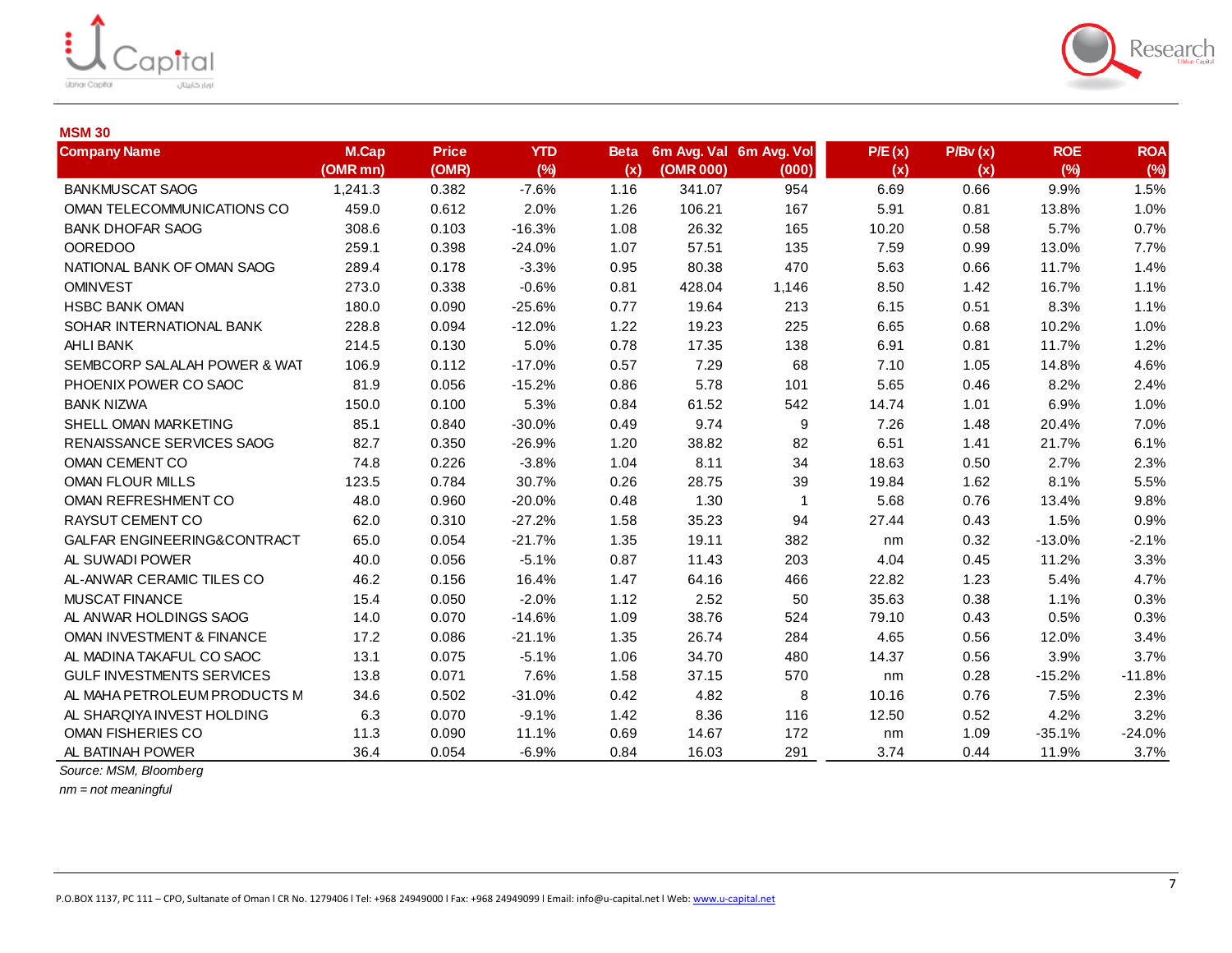



## **MSM Shariah Compliant Companies**

| <b>Company Name</b>                 | M.Cap    | <b>Price</b> | <b>YTD</b> | <b>Beta</b> |                          | 6m Avg. Val 6m Avg. Vol | P/E(x) | P/Bv(x) | <b>ROE</b> | <b>ROA</b> |
|-------------------------------------|----------|--------------|------------|-------------|--------------------------|-------------------------|--------|---------|------------|------------|
|                                     | (OMR mn) | (OMR)        | (%)        | (x)         | (OMR 000)                | (000)                   | (x)    | (x)     | (%)        | (%)        |
| <b>OOREDOO</b>                      | 259.1    | 0.398        | $-24.0%$   | 1.07        | 57.51                    | 135                     | 7.59   | 0.99    | 13.0%      | 7.7%       |
| <b>BANK NIZWA</b>                   | 150.0    | 0.100        | 5.3%       | 0.84        | 61.52                    | 542                     | 14.74  | 1.01    | 6.9%       | 1.0%       |
| SHELL OMAN MARKETING                | 85.1     | 0.840        | $-30.0%$   | 0.49        | 9.74                     | 9                       | 7.26   | 1.48    | 20.4%      | 7.0%       |
| SALALAH PORT SERVICES               | 107.9    | 0.600        | 0.0%       | 0.33        | 0.02                     | $\mathbf 0$             | 19.02  | 1.75    | 9.2%       | 5.0%       |
| OMAN FLOUR MILLS                    | 123.5    | 0.784        | 30.7%      | 0.26        | 28.75                    | 39                      | 19.84  | 1.62    | 8.1%       | 5.5%       |
| <b>DHOFAR TOURISM</b>               | 13.7     | 0.490        | 0.0%       | 0.33        | $\overline{\phantom{a}}$ |                         | 10.32  | 0.27    | 2.6%       | 2.3%       |
| OMAN CABLES INDUSTRY                | 41.4     | 0.462        | $-14.4%$   | 0.38        | 5.61                     | 12                      | 5.94   | 0.40    | 6.7%       | 5.2%       |
| A'SAFFA FOODS SAOG                  | 71.8     | 0.598        | 0.0%       | 0.34        | 0.00                     | 0                       | 37.09  | 1.74    | 4.7%       | 2.3%       |
| AL KAMIL POWER CO                   | 33.7     | 0.350        | 12.9%      | 0.30        | 1.83                     | 5                       | 9.46   | 1.13    | 12.0%      | 10.5%      |
| AL JAZEERA SERVICES                 | 38.3     | 0.172        | 14.7%      | 1.40        | 15.18                    | 90                      | 6.42   | 0.59    | 9.3%       | 8.1%       |
| <b>OMAN CHROMITE</b>                | 10.9     | 3.640        | 0.0%       | 0.33        |                          |                         | 31.53  | 2.66    | 8.4%       | 7.7%       |
| SAHARA HOSPITALITY                  | 21.0     | 3.115        | 0.0%       | 0.24        | 0.00                     | 0                       | 7.50   | 0.91    | 12.1%      | 9.9%       |
| OMAN EDUCATION & TRAINING IN        | 15.6     | 0.223        | 2.3%       | 0.39        | 1.51                     | 8                       | 42.04  | 0.96    | 2.3%       | 0.9%       |
| AL MADINA TAKAFUL CO SAOC           | 13.1     | 0.075        | $-5.1%$    | 1.06        | 34.70                    | 480                     | 14.37  | 0.56    | 3.9%       | 3.7%       |
| <b>TAKAFUL OMAN</b>                 | 11.2     | 0.112        | $-10.4%$   | 0.26        | 7.03                     | 56                      | 4.01   | 0.53    | 13.2%      | 13.1%      |
| GULF MUSHROOM COMPANY               | 11.6     | 0.306        | 0.0%       | 0.33        | 0.00                     | 0                       | 19.30  | 1.63    | 8.5%       | 3.7%       |
| SALALAH MILLS CO                    | 28.3     | 0.566        | 13.2%      | 0.43        | 1.80                     | 3                       | 17.87  | 0.88    | 4.9%       | 2.6%       |
| AL MAHA CERAMICS CO SAOC            | 11.3     | 0.205        | 7.9%       | 0.41        | 5.79                     | 30                      | 11.15  | 1.17    | 10.5%      | 7.9%       |
| OMAN FISHERIES CO                   | 11.3     | 0.090        | 11.1%      | 0.69        | 14.67                    | 172                     | nm     |         | $-35.1%$   | $-24.0%$   |
| <b>GULF INTERNATIONAL CHEMICALS</b> | 2.2      | 0.103        | $-6.4%$    | 0.80        | 1.64                     | 16                      | 15.30  | 0.78    | 5.1%       | 4.5%       |
| DHOFAR BEVERAGES CO                 | 5.2      | 0.260        | 0.0%       | 0.33        | $\overline{\phantom{a}}$ |                         | nm     | 1.41    | $-4.2%$    | $-2.8%$    |
| <b>OMAN PACKAGING</b>               | 9.8      | 0.302        | 11.9%      | 0.24        | 1.59                     | 5                       | 8.68   | 1.33    | 15.3%      | 11.0%      |
| NATIONAL BISCUIT INDUSTRIES         | 3.9      | 3.920        | 0.0%       | 0.33        | $\sim$                   |                         | 4.35   | 0.64    | 14.7%      | 9.5%       |
| CONSTRUCTION MATERIALS IND          | 2.6      | 0.030        | $-16.7%$   | 0.63        | 0.44                     | 14                      | 17.59  | 0.43    | 2.5%       | 1.9%       |
| <b>COMPUTER STATIONERY INDS</b>     | 2.6      | 0.260        | 0.0%       | 0.33        |                          |                         | nm     | 1.15    | $-3.6%$    | $-2.9%$    |

*Source: MSM, Bloomberg nm = not meaningful*